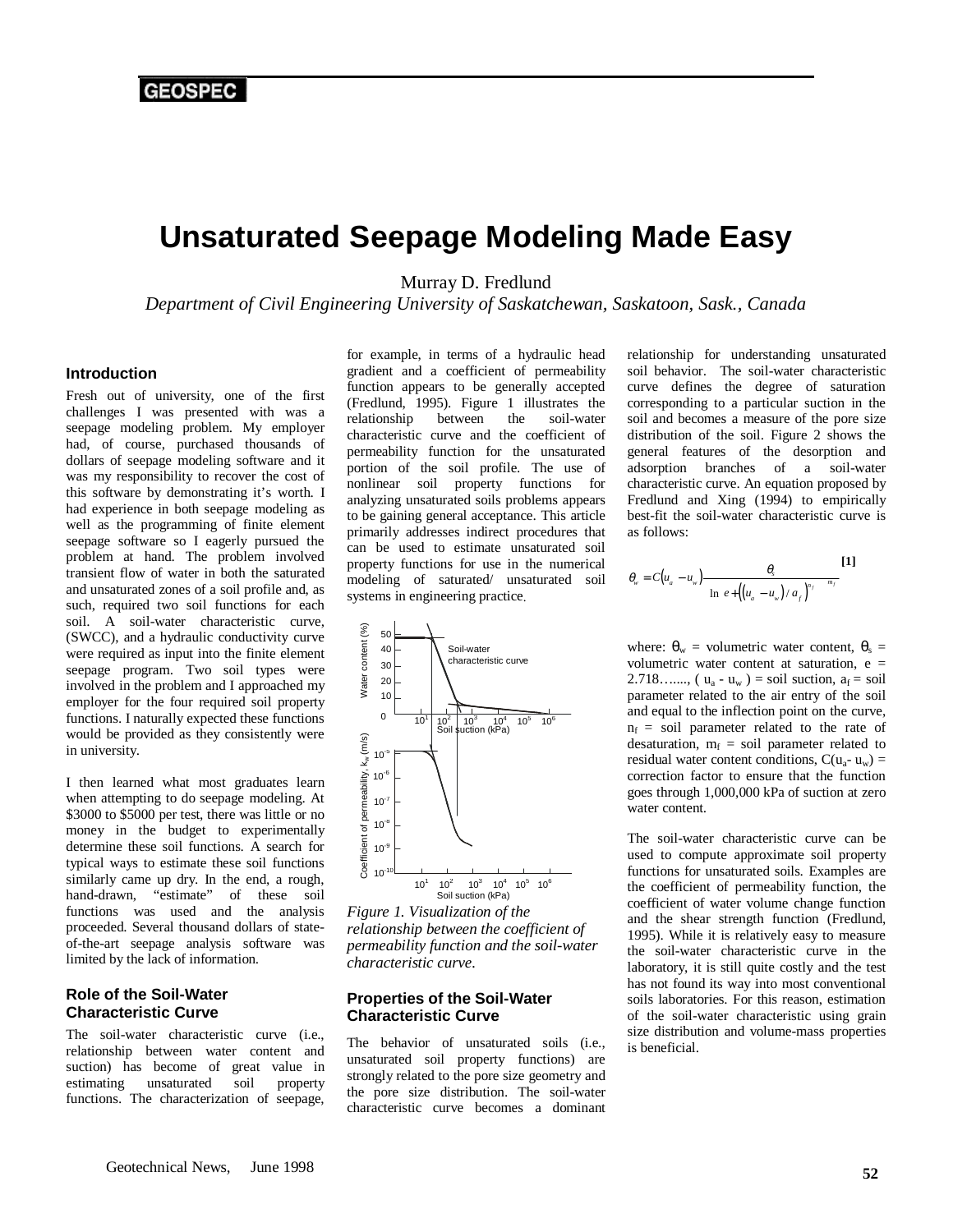#### **Approaches to Obtain Unsaturated Soil Property Functions**

At the start of my graduate studies I set out with the intent of solving the problem of coupled seepage and volume change for unsaturated soils. I soon discovered that the most difficult part of solving coupled problems in unsaturated soils was not solving the coupled equations but rather obtaining input that is reasonable and physically realistic. I noticed that most of the problems with non-convergence and instability in finite element software were due to unreasonable input.

This realization led to the development of a theoretical framework which outlines proposed methods for working with unsaturated soil properties and functions. The framework was later developed into a software knowledge-based database system called SoilVision<sup>TM</sup>. The primary purpose of the software is to provide the scientific community with a large database of unsaturated soils information as well as

theoretical methods of estimating the behavior of unsaturated soils. The system will then allow unsaturated soil analysis where data is limited. The software allows the following methods to be implemented.

Several approaches can be taken towards the determination of unsaturated soil property functions (Fig. 3). The term, **unsaturated soil property functions,** refers to such relationships as: 1.) coefficient of permeability versus soil suction, 2.) water storage variable versus soil suction, and 3.) shear strength versus soil suction. Laboratory tests can be used as a direct measure of the required unsaturated soil property. For example, a (modified) direct shear test can be used to measure the relationship between matric suction and shear strength. These tests can be costly and the necessary equipment may not be available. Therefore, it may be sufficient to revert to an indirect laboratory test involving the measurement of the soilwater characteristic curve for the soil. The soil-water characteristic curve can then be used in conjunction with the saturated shear strength properties of the soil, to predict the

 $0.50$  Air-entry value 0.45 0.40 /olumetric water content Volumetric water content 0.35 0.30 0.25 0.20 Residual water content 0.15 0.10 0.05 0.00 0.1 1 10 100 1000 10000 100000 1000000Soil suction (kPa)

relationship between shear strength and matric suction. Some accuracy will likely be lost in reverting to this approach; however, the trade-off between accuracy and cost may be acceptable for many engineering projects.

Figure 3 also shows the possibility of using a classification test for the prediction of the desired unsaturated soil property function. A classification test such as a grain size analysis is used to estimate the soil-water characteristic curve which in turn is used to determine the unsaturated soil property function. A theoretical curve could be fitted through the data from a grain size analysis (Fig. 4). The theoretical grain size curve is then used for predicting the soil-water characteristic curve. A comparison of the estimated soil-water characteristic curve with experimental data is shown in Fig. 5. While there may be a further reduction in the accuracy of the estimated unsaturated soil property function, the engineer must assess whether or not the approximated soil function is satisfactory for the analyses which must be performed.





*Figure 3 Approaches that can be used in the laboratory to determine the unsaturated soil properties.*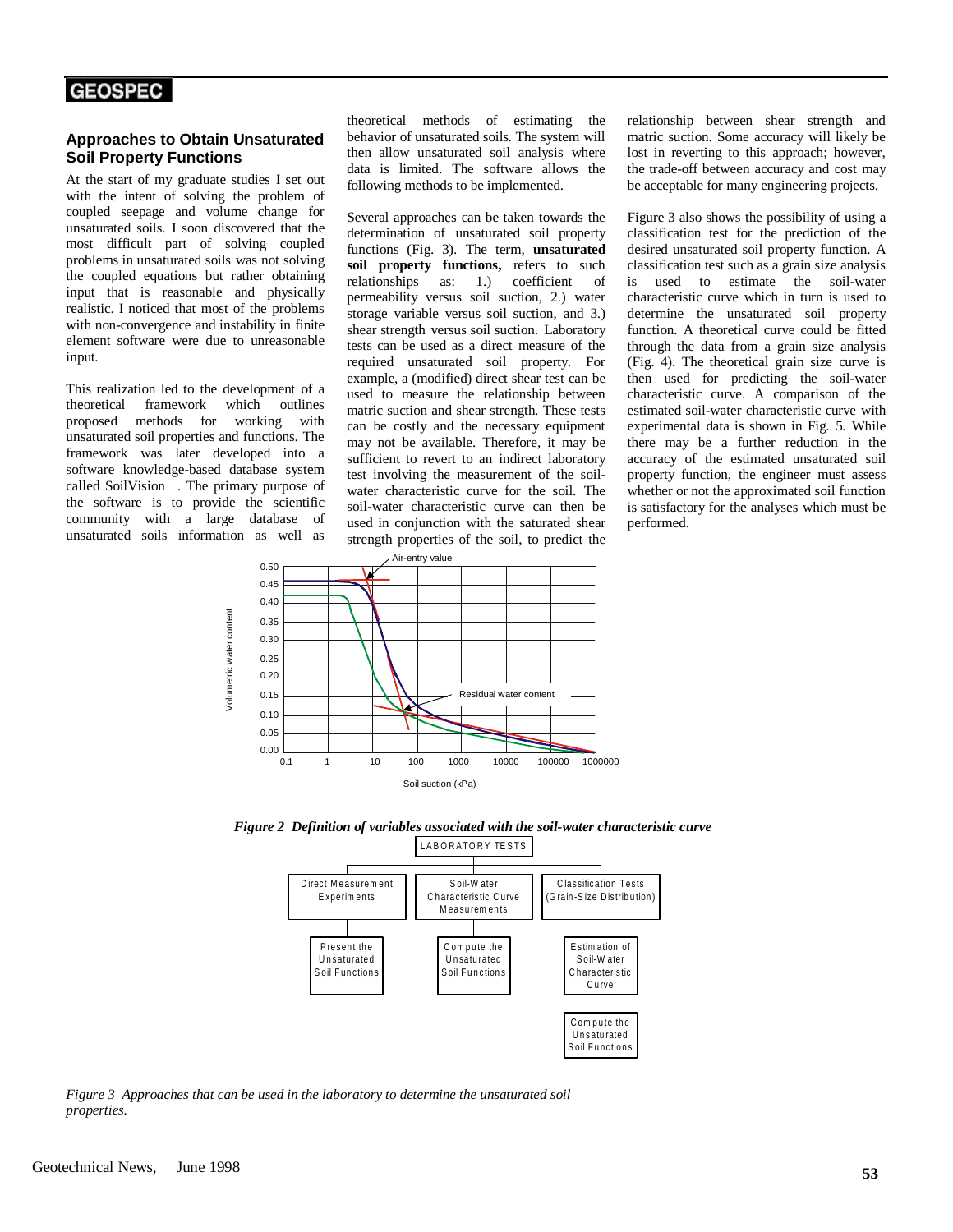

*Figure 4 Grain-size distribution curve fit for a Silty Clay (#10838***).**



*Figure 5 Comparison between experimental and estimated soil-water characteristic curves for Silty Clay (#10838*

Figure 6 illustrates how one of several approaches can be used to determine the unsaturated soil property functions when using the classification and/or soil-water characteristic curve in conjunction with a knowledge-based system, to compute the unsaturated soil property

functions. Plausible procedures can best be viewed within the context of a database of soil-water characteristic curve information and a knowledge-based system. Ongoing use is made of data accumulated from other laboratory studies. The first suggested procedure involves matching measured soil-water characteristic curves with soil-water characteristic curves already in the database. The measured soil-water characteristic curves can be either used to compute unsaturated soil property functions or can be used to select unsaturated soil property functions already in the database.

The second suggested procedure involves matching measured classification properties (i.e., grain size curves) with classification properties already in the database. Once one or more similar soils have been found, corresponding soilwater characteristic curves can be retrieved from the database. These soilwater characteristic curves data can be used to compute suitable unsaturated soil property functions or existing unsaturated soil property functions can be retrieved from the database.

The third suggested procedure involves working directly with the measured grain-size distribution curve. There may also be some value in comparing the grain size curve to grain size curves in the database. Soil-water characteristic curves can then be computed and compared to soil-water characteristic curves in the database. A decision must be made regarding a reasonable soil-water characteristic curve and then the unsaturated soil property functions can be computed. Each of the above suggested procedures becomes increasingly less precise.

The advantages to this approach are numerous.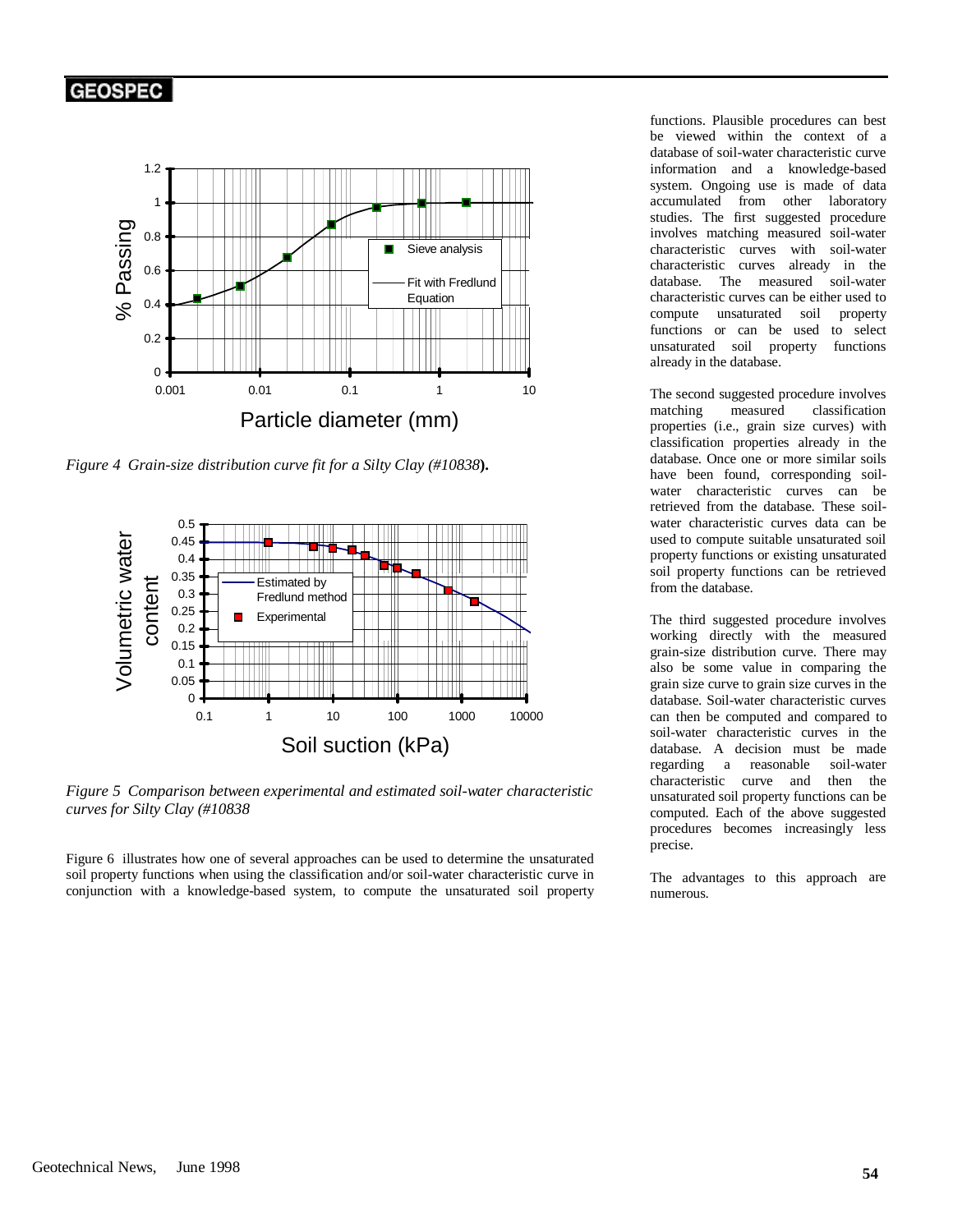

*Figure 6 Approaches that can be used to determine the unsaturated soil property functions when using classification tests and a data base.*



*Figure 7 Problem definition for site in Papua New Guinea.*

Firstly, an estimate of the unsaturated behavior of a certain soil is quickly available. Unsaturated soil mechanics has often been avoided due to complexity. The SoilVision system alleviates this complexity. Secondly, the cost of estimation of soil behavior is greatly reduced. Testing of unsaturated soil property functions can cost thousands of dollars. SoilVision provides estimates without the high cost of experimental testing. Thirdly, SoilVision makes the estimation of behavior of unsaturated soils easy so that inexperienced professionals can work in this difficult area.

### **An Example of an Environmental Application**

An example application of this technology is the modeling of water seepage through mine tailings. A mine site in Papua, New Guinea is presented in this example. A eroded drainage ditch through mining tailings over a clay layer forms the problem (Figure 7). Two types of analysis are required; steady state and transient state. A simulated rainfall of 5.3 meters per year is simulated in the steady state analysis. A high rainfall is chosen to simulate the wet climate found in Papua New Guinea. The purpose of the steady state analysis is to determine the location of the water table. The water content of the shoulders of the drainage ditch under steady state is unknown. Finite element seepage analysis will be performed to determine the water content throughout the drainage ditch under steady state conditions.

A drought is simulated in the transient analysis to analyze how long it would take to fully desaturate the tailings. The results from the steady state analysis will be used as a starting point for the transient analysis. An evaporation rate of 1.0 meter per year is placed as a flux on top of the tailings. The information given is the volume-mass properties and grain-size distributions for both the mining tailings and the underlying clay layer. From the given information it is necessary to estimate a soil-water characteristic curve and hydraulic

conductivity curve for both the clay and the mining tailings in order to perform an adequate seepage analysis.

### **Soil Properties**

Volume-mass properties of void ratio = 0.80, saturation  $= 98\%$ , and specific gravity  $= 2.66$  were given for the mine tailings. A grain-size distribution as shown in Figure 8 was also given for the mine tailings. The clay underlying the mine tailings had given volume-mass properties dry density =  $1430 \text{ kg/m}^3$ saturation  $= 100\%$ , and specific gravity  $=$ 2.65. A grain-size distribution was also given for the underlying clay and can be seen in Figure 9. The mentioned information formed the basis for the required analysis.

### **Input into SoilVision**

The first task at hand is to input the given information into SoilVision. Volumemass, geography, and a description of the soil are entered into the database system. A typical page from the database can be seen in

Figure 10. Secondly, the grain-size information must be input and fit with an equation. The final fit can then be seen in Figure 8.

Once the grain-size distribution is entered, the soil must be classified. Classification is necessary for Soil Vision's Rule Base to properly extract<br>similar soils from the database. similar soils from Classification by the USDA method classifies the mining tailings as a **SAND**.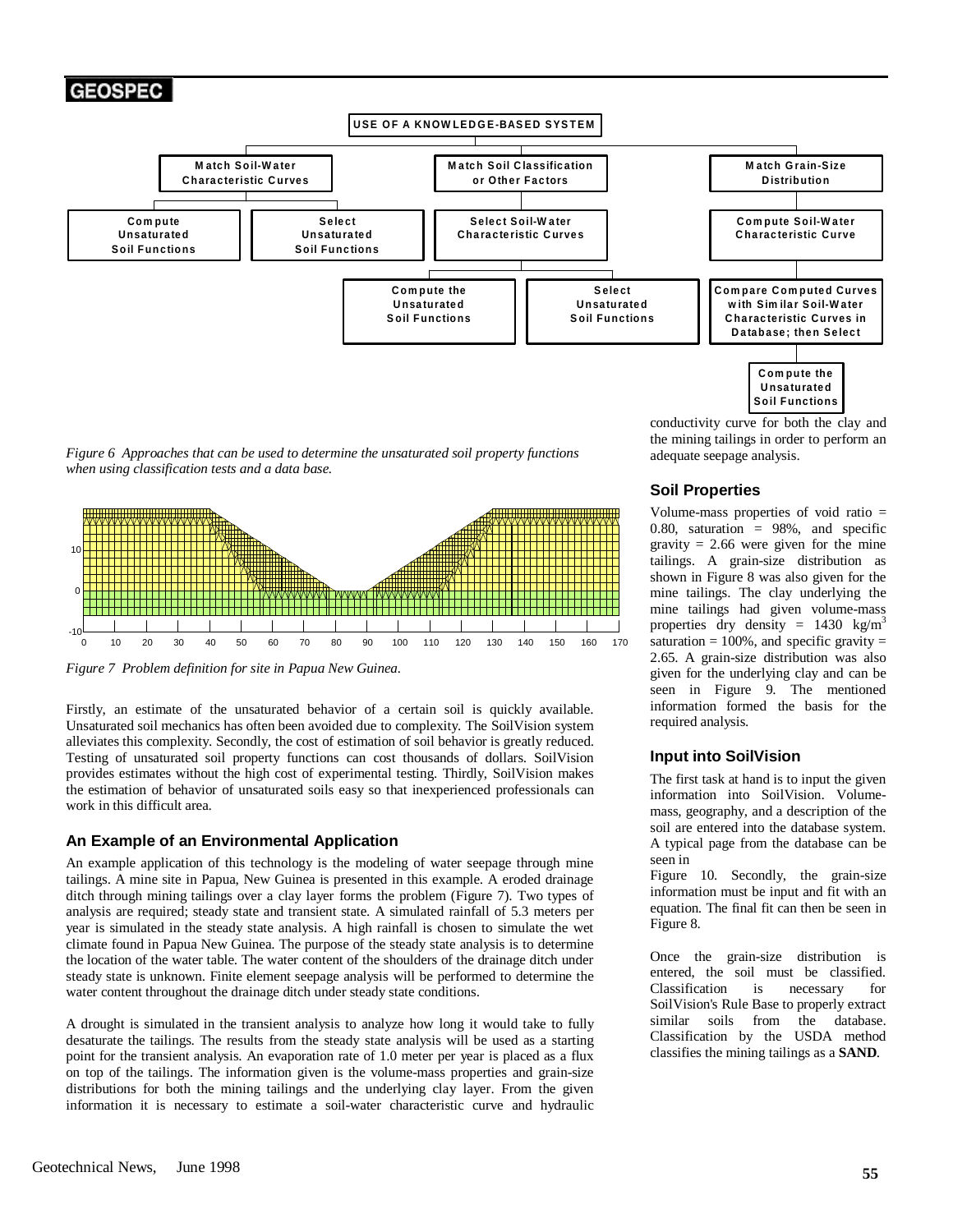

*Figure 8 Given grain-size distribution for the mine tailings #11505.*



*Figure 9 Given grain-size distribution for underlying clay #11638.*

.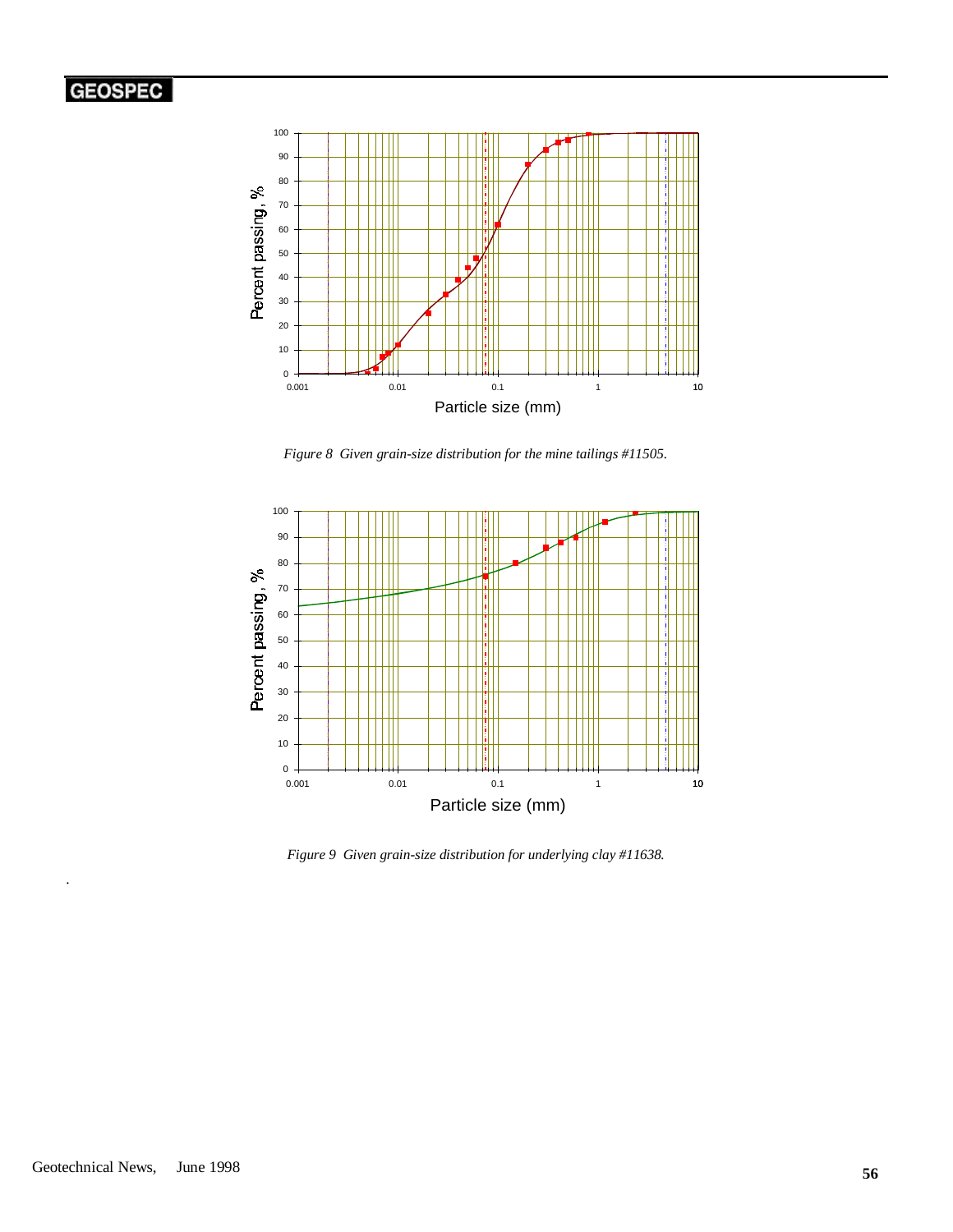

*Figure 10 Sample input form for soils information.*



*Figure 11 Soil-water characteristic curve estimated by the Fredlund and Wilson method (1997) for mine tailings #11505.*

The soil-water characteristic curve must now be estimated. An accurate way of estimating the soil-water characteristic curve is by the Fredlund et al. (1997) method provided within SoilVision. The algorithm estimates the soil-water characteristic curve from volume-mass properties and the grain-size distribution of a soil. A packing porosity was chosen for the mine tailings and this produced a soil-water characteristic curve as shown in Figure 11.

A graph of the estimated soil-water characteristic curve can be seen in Figure 11. If some uncertainty exists regarding the prediction, the estimated results can be compared to experimental results in the database by querying the database and graphing groups of experimentally measured soil-water characteristic curves. An example of this is shown in

Figure 12. The database was queried for soils with similar grain-size distributions. The corresponding experimentally measured soil-water characteristic curves were plotted along with the estimation in Figure 13. The database contains over 600 soils with matching experimentally measured grain-size distributions and soil-water characteristic curves. The

knowledge-based system not only provides the user with an estimate of the soil-water characteristic curve but also provides an indication for the possible variance in a certain situation.

### **Estimating the Hydraulic Properties of Soil**

It is now necessary to estimate the hydraulic conductivity of the tailings and the clay. The most variable parameter of a soil is its saturated hydraulic conductivity. SoilVision provides several ways of estimating this parameter because of this variation. Hazen's equation, the Kozeny-Carmen equation, and experimental values from the database are three ways that have been implemented in SoilVision to determine the saturated hydraulic conductivity of a soil. Saturated values of hydraulic conductivity for the mine tailings and the underlying clay were experimentally tested. A saturated hydraulic conductivity of 1.1 x  $10^{-5}$  m/s was used for the mine tailings and a value of  $8 \times 10^{-9}$  m/s was used for the underlying clay. Once the saturated hydraulic conductivity is estimated,. the entire hydraulic conductivity curve can be estimated based on the soil-water characteristic curve and the saturated hydraulic conductivity. A graph of the final equation can then be viewed in Figure 14.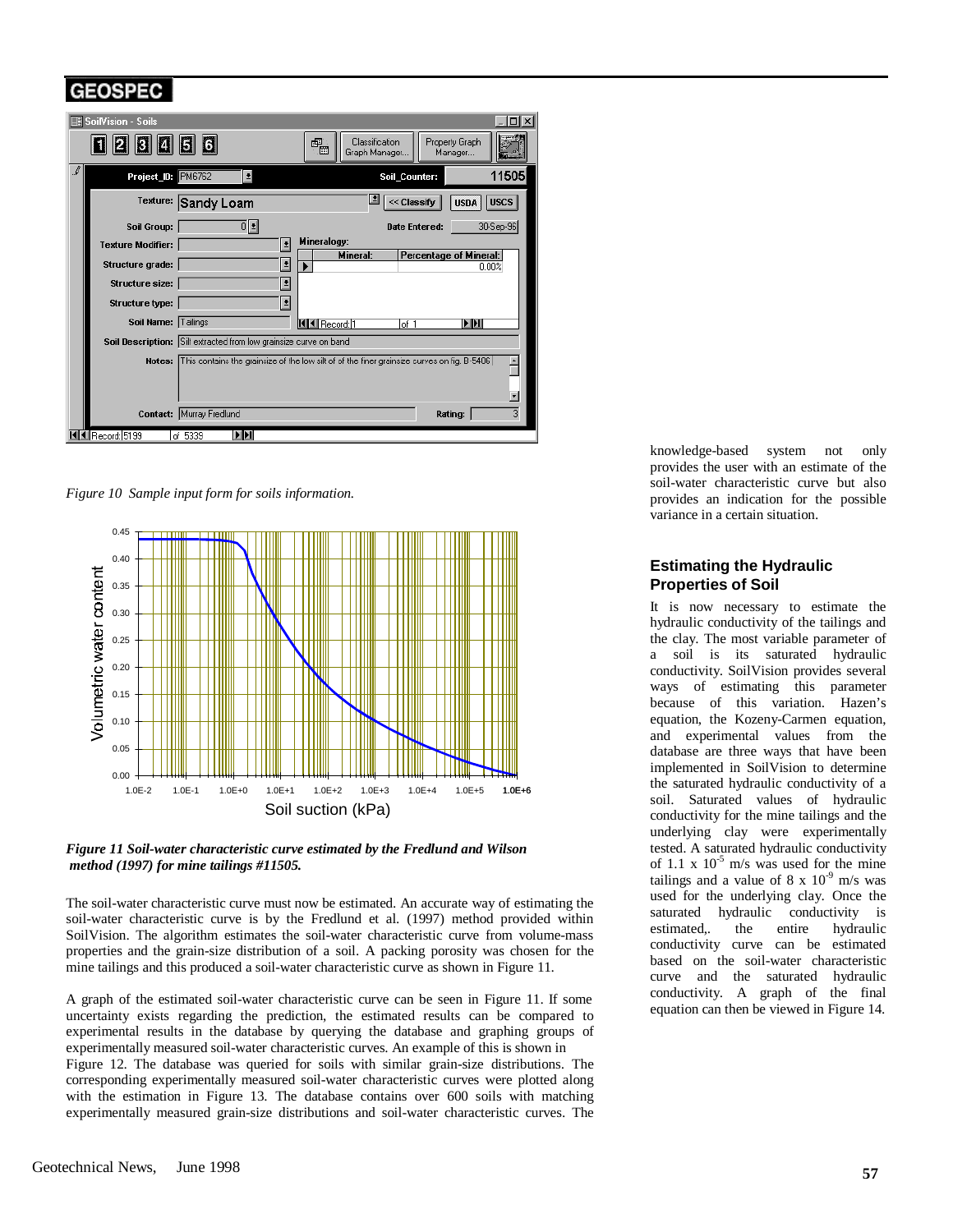

*Figure 12 Grain-size distributions selected from the SoilVision database similar to the current soil*



*Figure 13 Comparison between the estimated and experimentally measured soil-water characteristic curves selected in the query*

Analysis of the problem can now begin with the functions now provided by SoilVision. The soil property functions were input into the program SEEP/W and both the steady state, and the transient state problem were solved. The steady state analysis showed the location of the water table under the heavy rainfall experienced in Papau, New Guinea and the transient analysis showed the saturation levels in the tailings in the event of a long drought. The solution for the steady state analysis can be seen in Figure 15 while the solution for the transient state analysis can be seen in Figure 16.

#### **Potential for Improvement in Engineering Implementation**

The soil-water characteristic curve (relationship between water content and suction) has become of great value in estimating unsaturated soil property functions. The characterization of seepage, for example, in terms of a hydraulic head gradient and a coefficient of permeability function appears to be generally accepted (Fredlund, 1995). The use of nonlinear soil property functions for analyzing unsaturated soils problems appears to be gaining general acceptance. The soil-water characteristic curve then becomes a dominant relationship for understanding unsaturated soil behavior. This concept allows the soilwater characteristic curve can be used to compute approximate soil property functions for unsaturated soils.

The advantages to this approach are numerous. Firstly, an estimate of the unsaturated behavior of a certain soil is<br>quickly available. The SoilVision quickly available. The knowledge-based database system alleviates this complexity. Secondly, the cost of estimation of soil behavior is greatly reduced. Testing of unsaturated soil property functions can cost thousands of dollars. A knowledge-based system provides estimates without the high cost of experimental testing. Thirdly, a knowledge-based system makes the estimation of behavior of unsaturated soils easy so that inexperienced professionals can work in this difficult area.

#### **Acknowledgements**

The author would like to acknowledge that SoilVision $\mathbb{R}$  is a product of SoilVision Systems Ltd., Saskatoon, Saskatchewan, Canada and SEEP/W is a product of Geo-Slope International Ltd.